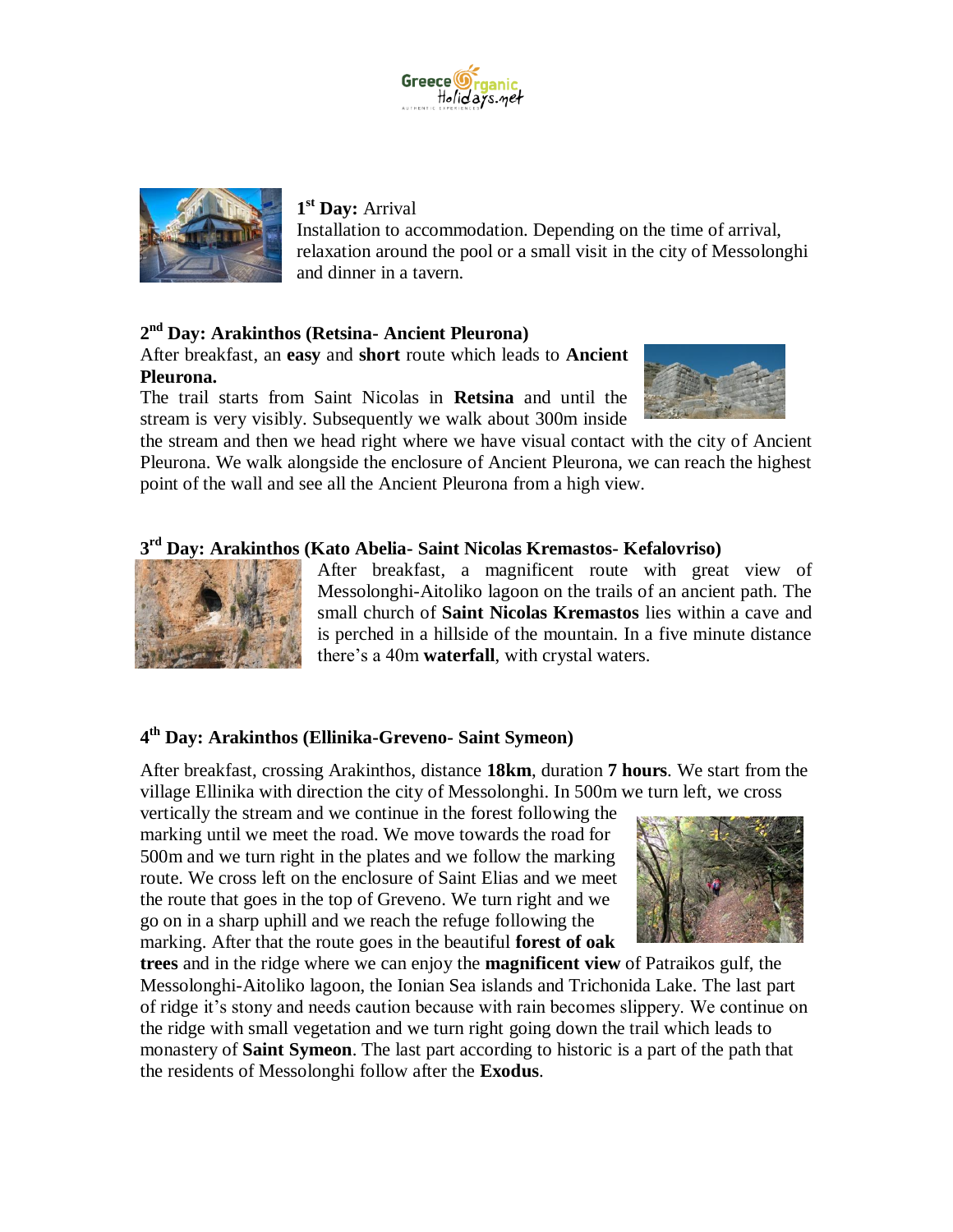



5<sup>th</sup> Day: A day with free time and program for **relaxation** in our facilities (ping pong, basket, Archery, mountain bike) or you can take your **bike** an head to the city of Messolonghi where you can take your walk and your shopping**.**

## **6 th day: Arakinthos (Hounista- Saint Paraskevi)**



After breakfast we start from the small church of **Saint George of Hounista** and we follow the trail behind the fountains. We meet above a sheepfold. At this point there's a branch of trails. We follow the right one which leads to **Portes** traversing on the west side of Arakinthos until we reach the ridge. We turn right and follow the ridge until the crossroad of **Saint Paraskevi**. We continue left in a

downhill until Saint Paraskevi. **On the way back** we follow the trail on the left side of stream and we reach the place Portes. We follow the ridge towards the right until the crossroad of Hounista and then we go down the trail to the point we begun. During the route we can enjoy the magnificent view of the **lagoon** and the **Ionian Sea** and also the beautiful **forest** of oak trees in Arakinthos.

#### **7 th Day: River Trekking in stream of Agrilia**

One day **River Trekking** in the green stream of Agrilia. Fairytale route along the brook and ends at the abandoned settlement Chounista. Characteristic of the route in this beautiful part of the **wooded gorge**: the lovely **waterfalls**, **natural pool** where we



can swim and the awesomely **rich vegetation**. In the night a farewell **BBQ** party and Greek music.

**8 th Day:** Departure